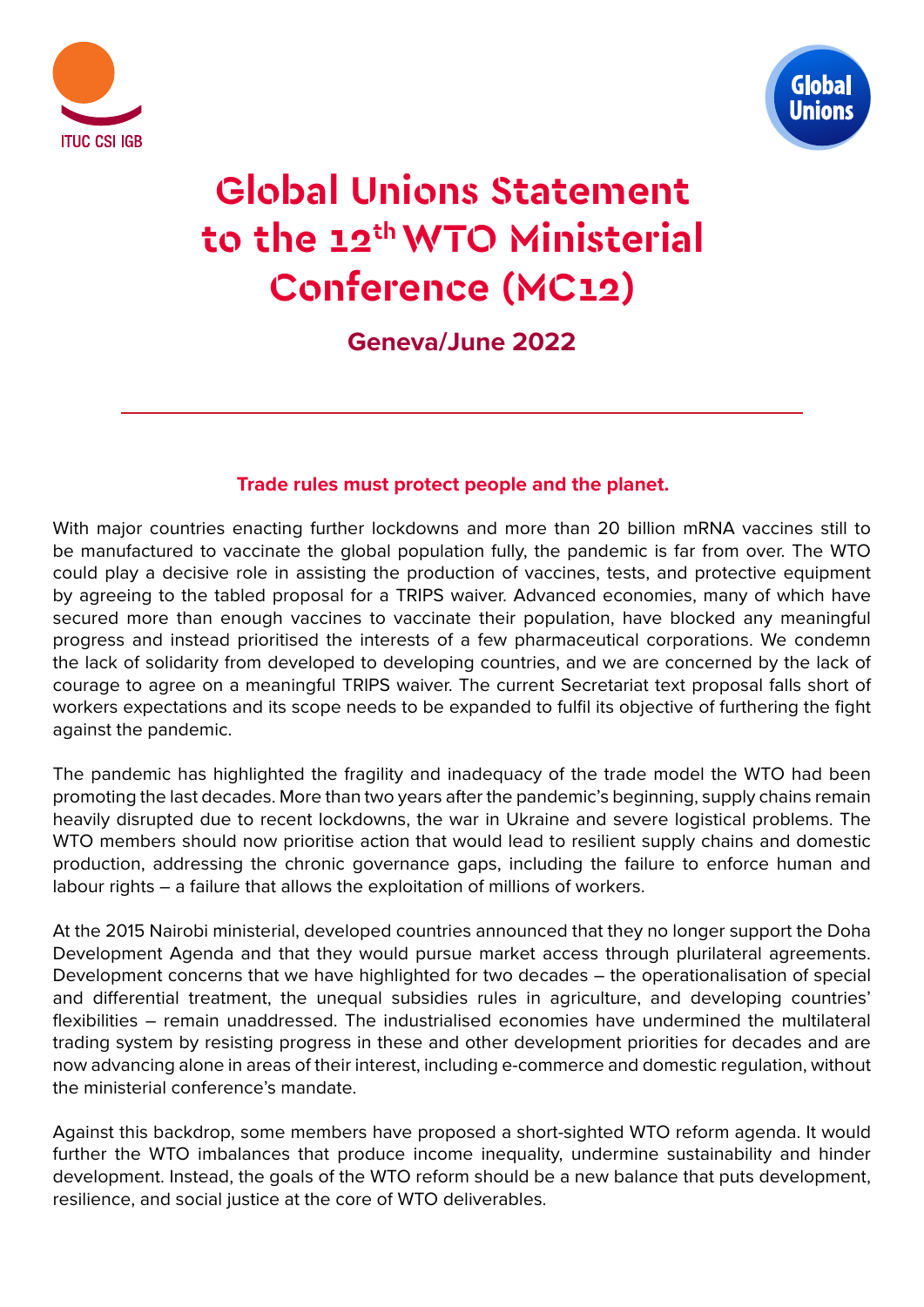## **E-Commerce Negotiations**

Trade unions call for the abandonment of the e-commerce negotiations in the WTO. Cross-border data transfers, data storing and uses, access to source codes, and other supposed e-commerce issues are inherently political, as they will determine the future distribution of wealth and power; access to technology; access to information and how to deal with disinformation; the quality of good governance and democracy; consumer habits; climate action; and, in general, much more than just e-commerce.

The WTO, with its reductive approach to government regulation, is not the right place for governance on the future of work and the global economy to be

agreed. The proposals tabled by the most assertive promoters of these negotiations are identical to big tech's demands, which is another reason trade unions view this endeavour with suspicion and repulse.

*The Joint Initiative on e-commerce negotiations must be abandoned. In their stead, governments should agree on rules and establish institutions for global data governance with data rights in an appropriate forum, with the participation of social partners, and with a clear mandate to ensure data-driven technologies are accessible to all.* 

## **Investment Facilitation and Domestic Regulation Disciplines**

The negotiations on investment facilitation concern, among other things, the predictability and objectivity of investment measures, administrative procedures and mediation mechanisms. They potentially overlap with the domestic regulation disciplines negotiations. Both negotiations aim to limit government competence to draw investment policy with national objectives and instead establish a corporate-friendly environment for investors to exert their power to block or water down government regulation. The negotiations included standards on national investment policy that determine the policy's legitimacy.

The WTO dispute settlement has used similar provisions in the GATS that require domestic regulation to be "transparent", "impartial", and "not more burdensome than necessary" to weaken and block national regulation. The effect of the Agreement on Domestic Regulation Disciplines would be similar, as it includes requirements for expedited administrative procedures and the processing of applications in "reasonable time periods". Disciplines disguised as measures friendly to small and medium enterprises (SMEs) would further limit the regulatory space of participating countries. The inclusion of rules in schedules is also concerning because it is a new practice not based on any precedent.

Investment facilitation and the domestic regulation disciplines agreements would further GATS and curtail the ability of governments to establish investment criteria to attract long-term, responsible, productive investment. Foreign investors already enjoy bizarrely excessive privileges under bilateral investment treaties (BITs) that allow them to challenge regulation ad hoc directly in investor-state dispute settlement (ISDS).

*Governments have national competence to facilitate, attract and promote investment unilaterally. There is no advantage in committing national investment policy and domestic regulation to the WTO. We call on the WTO members to abandon the negotiations and any resulting agreements.*

**Localisation measures on foreign investment,** like requirements for joint ventures, foreign ownership ceilings, and investment performance targets on local labour employment, training and skills, and local content requirements, are key industrial policy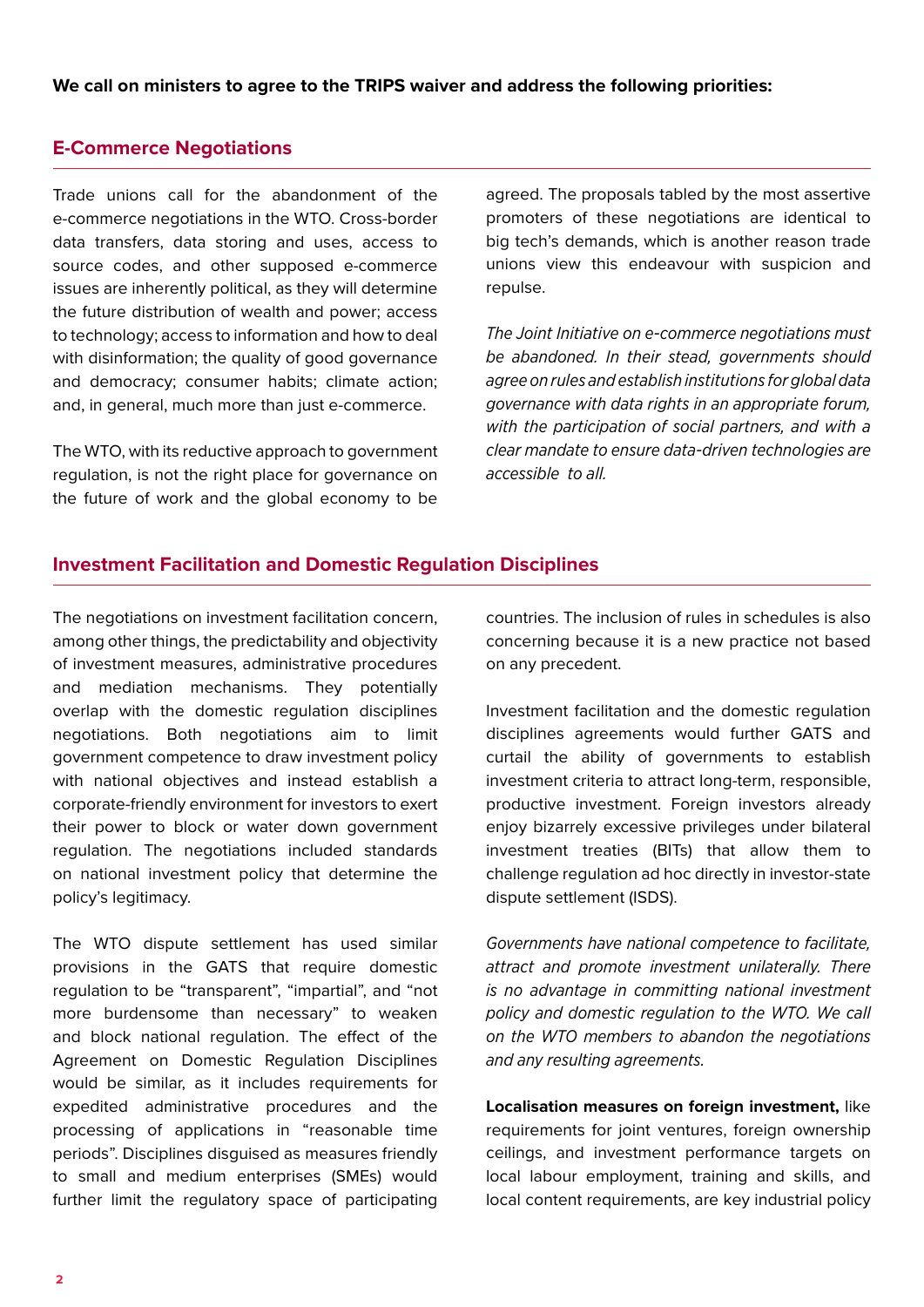tools and should remain available to all economies. In the WTO reform, part of the membership supports restricting such measures and, if agreed, this approach would undermine sustainable development that is even more essential now to recover from the economic impacts of the pandemic. The WTO should suspend any restrictions on governmental policy-making regarding foreign direct investment and especially measures in the public interest.

Further, the WTO Agreement on **Trade-Related Investment Measures (TRIMs)** already restricts many such government measures and establishes transitional periods. The pandemic has shown the value of promoting local production and so, the members should engage in negotiations to review the restrictive TRIMs regime and suspend provisions that pose barriers to development policy. Countries are always free to grant equal treatment to foreign investment unilaterally.

#### **Fishing Subsidies**

Overfishing is a problem that threatens ocean sustainability. Subsidies to big industrial fleets that have been overfishing for decades should not be treated in parity with subsidies given to small-capacity fishermen in developing countries. Disciplining subsidies with WTO rules would be a step in the right direction to the extent such an approach respects the principle of special and differential treatment.

*Trade unions call on WTO members to introduce disciplines and limitations on fishing subsidies that do not affect small fishing communities and to consider fishing subsidies broadly to include fossil fuel subsidies and other advantages given to big fleets.*

#### **Development**

In order to contribute to the achievement of the Agenda 2030, WTO members should re-affirm and ambitiously conclude the Doha Development Round and its implementation agenda.

*The trade union movement urges WTO members, developed and developing countries alike, to agree to preferential access schemes on the condition of improving ILO standards implementation and promote the Decent Work Agenda; operationalise and implement the least developed countries (LDC)* 

*package agreed in Bali in 2013; simplify the rules of origin to facilitate LDCs to make use of preferential access to markets; allow unilateral duty-free quotafree (DFQF) access for all LDC products; extend indefinitely the waiver on services enjoyed by the LDCs; and conclude an ambitious agreement to operationalise special and differential treatment principles and amend the monitoring mechanism to improve the impact of such provisions on development.*

#### **Agriculture**

The war in Ukraine, commodity price speculation, grains hoarding, and other reasons have caused food prices to soar. It is high time for a WTO change of course on the imbalanced Agreement on Agriculture that has undermined food security for decades. Trading arrangements for agriculture

significantly impact one billion people who depend on subsistence agricultural activities. The WTO members must ensure that an agreement on agriculture guarantees food security and improves the incomes and livelihoods of small producers. Such an agreement should also guarantee that WTO